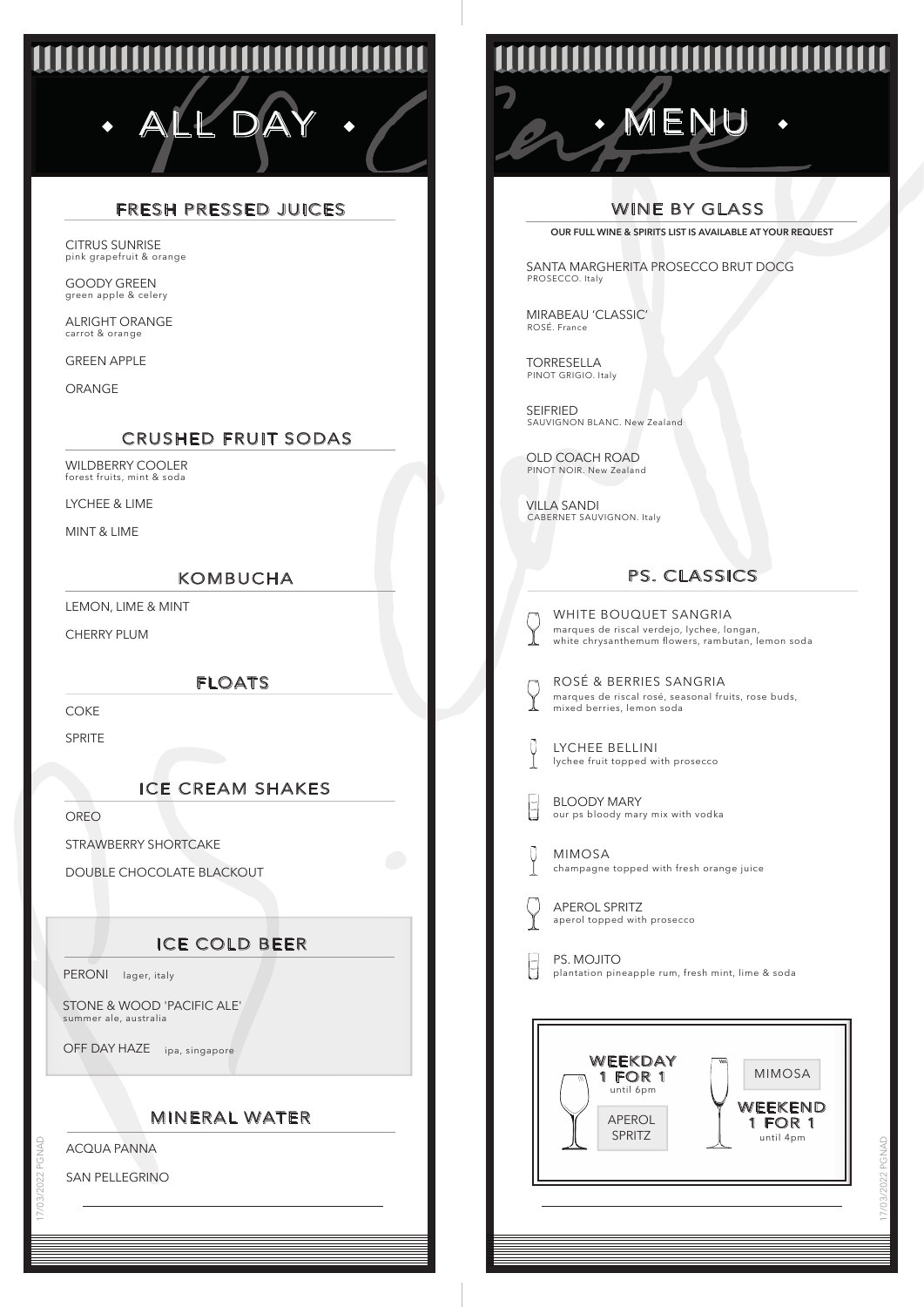# TO START OR SHARE

 $\lor$  TRUFFLE SHOESTRING FRIES PS.Cafe truffle oil, grated parmesan, parsley

PECORINO CAULIFLOWER GRATIN bechamel, garlic sesame crumb

CRISPY SEAFOOD BASKET szechuan pepper salt, chipotle mayonnaise

PORTOBELLO MUSHROOM SOUP V fresh watercress, truffle oil

#### SALADS

#### vm superfood

blueberries, almonds, pumpkin, quinoa, freekeh, black barley, roasted nuts & seeds, miso sunflower seed dressing

#### PS. CAESAR

baby cos, bacon, parmesan, baked croutons, poached egg

with grilled chicken

# SANDWICHES

#### PS. CLUB

toasted turkish, bacon, chicken, fried egg, cheddar, creamed spinach, tomato relish, gherkins, cranberry vinaigrette greens

PS. STEAK

angus rump steak, cheddar, house sourdough, caramelised onion & raisin relish, shoestring fries

#### PS. TURKEY CRANBERRY

homemade toasted caraway bread, layered with smoked turkey, grilled cheese, bacon, mayo & cranberry jam, served with flinders mixed salad

### BREAKFAST

served until 4 pm

#### HOMEMADE TOASTED MUESLI

greek yoghurt & berry compote topped with our homemade almond & seed, honey-toasted muesli

PS. CLASSIC BENEDICT

poached eggs, ham & hollandaise on house sourdough

#### BRIOCHE & PORTOBELLO STACK

poached egg, avocado, smoked turkey, brie cheese, roast tomatoes & rocket, drizzled with a balsamic-prune vinaigrette

#### PS. BIG BREAKFAST

two eggs (poached, fried or scrambled), smoked bacon, wilted spinach, buttered toast, baked beans with angus / pork sausage, cherry tomato, rocket & basil salad with honey truffle dressing

for egg white scrambled or omelette

#### PASTA

GREEN GODDESS PESTO PENNE V green garden vegetables, homemade herb & pine nut pistou

SPICY KING PRAWN AGLIO OLIO spaghettini, toasted sesame breadcrumbs & fresh herbs

#### vm - CHICKEN ROSSA PENNE

grilled chicken, smoked bacon, spinach & mixed mushrooms with garlic-tomato cream sauce

PS. SPAGHETTINI BOLOGNESE spaghettini in homemade sauce with bacon & crispy basil leaves

SPAGHETTINI CARBONARA garlic cream sauce, smoked bacon

THE ORIGINAL LAKSA LEAF PESTO spaghettini, king prawns, fishcake & long bean sambal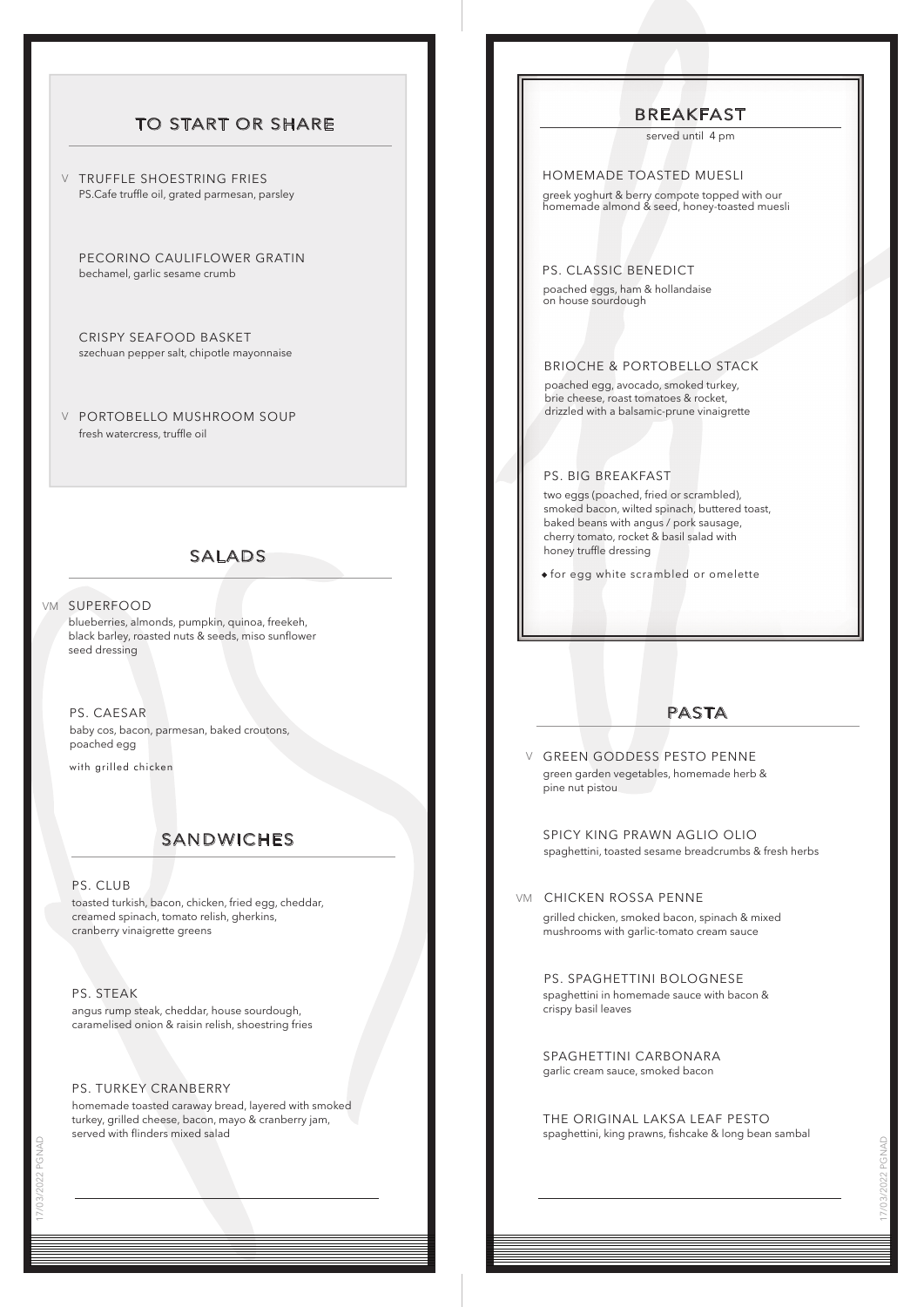# MAINS

CRAB TART

handpicked blue swimmers, chilli, kaffir, a buttery shortcrust, prawn bisque, lemon-dressed greens & herb pesto

TIGER BEER-BATTERED FISH & CHIPS snapper fillets, tartar & kaffir lime aioli

CRISPY ROAST CHICKEN french onion & garlic bread sauce

smokey sticky sauce, cabbage & walnut slaw STICKY BBQ RIBS

CHARGRILLED PORTOBELLO BURGER with wilted spinach, roasted capsicum, caramelised onions, basil mayo & melted swiss cheese on a toasted sesame bun, served with shoestring fries

#### CHICKEN SCHNITZEL BURGER

breaded chicken with artichoke pickle, lettuce, herby mayonnaise, mozzarella & chunky tomato sauce on a toasted sesame bun, served with shoestring fries

#### PS. BURGER

australian barley fed angus patty, vintage cheddar, wilted spinach, crispy smoked bacon, tomato & crispy onions, toasted sesame bun & shoestring fries

PS. IMPOSSIBLE BURGER V impossible patty, vintage cheddar, wilted spinach, sauteed mushrooms, tomato and crispy onions, toasted sesame bun & shoestring fries

#### STEAK FRITES

with shoestring fries, porcini mushroom sauce

brandt beef US corn fed petit tender (180g)

jack's creek (aus) free range flat iron steak (240g)

# JUNIOR

all items in the kids menu include a bowl of ice cream, option of chocolate or strawberry sauce FOR CHILDREN 12 YRS AND UNDER

SPAGHETTI BOLOGNESE a kid's version of our classic

CARBONARA PASTA cream sauce, bacon & parmesan

GRILLED HAM & CHEESE TOASTIES CHEESEBURGER & FRIES served with fries

vegetarian (V) / vegetarian modified (VM) - can be modified for vegetarians

Please let your server know if you have any food allergies.